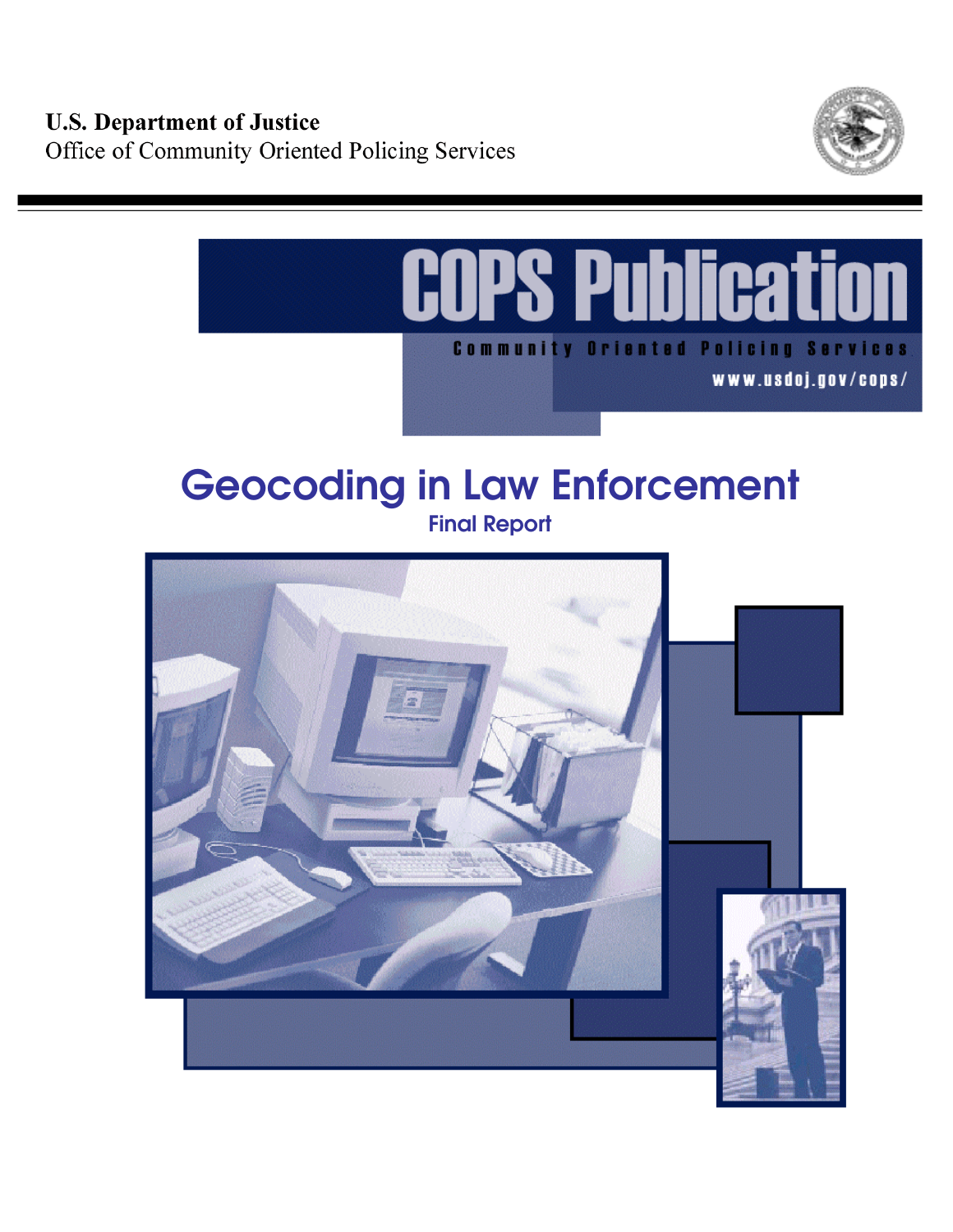## **Geocoding in Law Enforcement**

**Final Report** 

**Prepared by:** 

**The Crime Mapping Laboratory Police Foundation** 

**August 2000** 

**Report to the Office of Community Oriented Policing Services Cooperative Agreement #97-CK-WXK-004** 

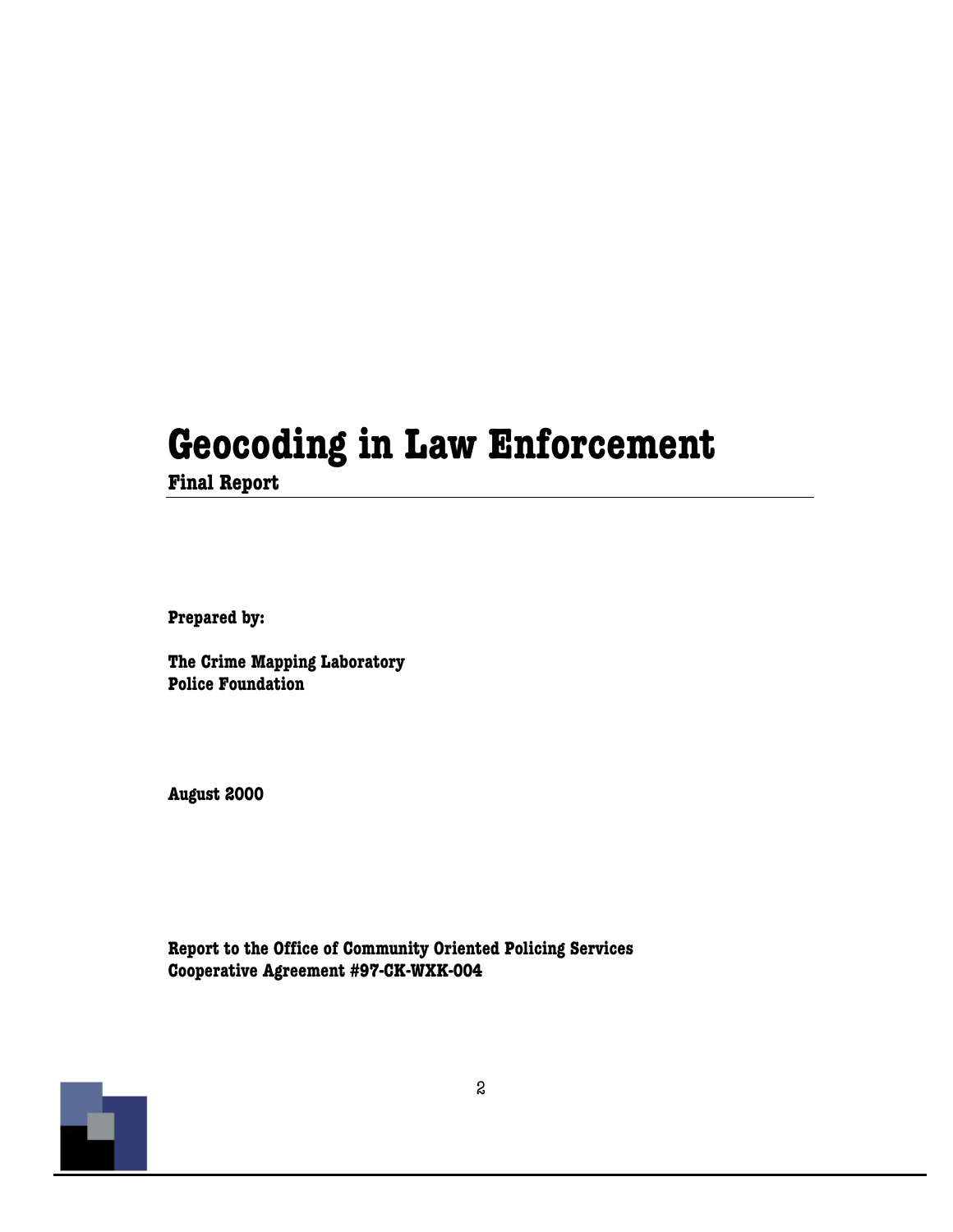### **Table of Contents**

| $\label{prop:1} \mbox{Introduction} \,\, \ldots \,\, \ldots \,\, \ldots \,\, \ldots \,\, \ldots \,\, \ldots \,\, \ldots \,\, \ldots \,\, \ldots \,\, \ldots \,\, \ldots \,\, \ldots \,\, \ldots \,\, \ldots \,\, \ldots \,\, \ldots \,\, \ldots \,\, \ldots \,\, \ldots \,\, \ldots \,\, \ldots \,\, \ldots \,\, \ldots \,\, \ldots \,\, \ldots \,\, \ldots \,\, \ldots \,\, \ldots \,\, \ldots \,\, \ldots \,\, \ldots \,\, \ldots \,\, \ldots \,\, \ldots \,\,$ |
|-------------------------------------------------------------------------------------------------------------------------------------------------------------------------------------------------------------------------------------------------------------------------------------------------------------------------------------------------------------------------------------------------------------------------------------------------------------------|
|                                                                                                                                                                                                                                                                                                                                                                                                                                                                   |
| Step One: Prepare the geographic and tabular files for geocoding5                                                                                                                                                                                                                                                                                                                                                                                                 |
|                                                                                                                                                                                                                                                                                                                                                                                                                                                                   |
|                                                                                                                                                                                                                                                                                                                                                                                                                                                                   |
|                                                                                                                                                                                                                                                                                                                                                                                                                                                                   |
| Step Five: If necessary, respecify parameters and geocode again16                                                                                                                                                                                                                                                                                                                                                                                                 |
|                                                                                                                                                                                                                                                                                                                                                                                                                                                                   |

\_

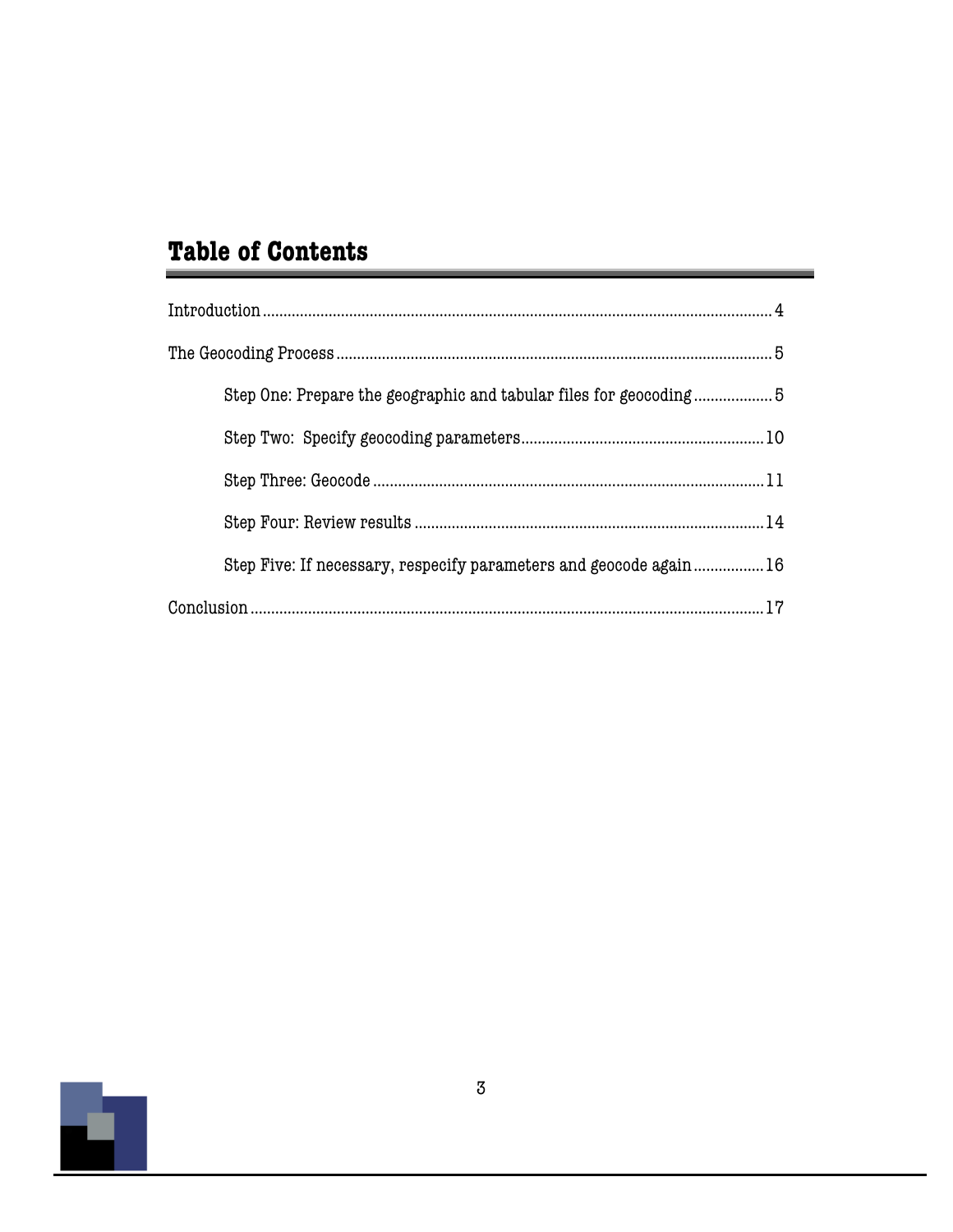#### **Introduction**

Geocoding is the process of bringing tabular and geographic data together…

Geocoding is the process of bringing tabular and geographic data together based on a common geographic unit of analysis. A geographic unit of analysis refers to a spatial characteristic within the data that is necessary to locate it on a map such as address, zip code, beat, grid, etc. Tabular data are contained in a table and are a list of records that, along with information about the record, contain addresses or some other type of geographic variable. Examples of law enforcement tabular data are calls for service, crime, accidents, citations, sex offenders, and arrests. Along with information about the type of call or crime, date, time, etc., these data contain the location of the incident (address, grid, and/or beat), which will allow it to be geocoded. Geographic data are data that can be displayed on a map such as streets, census tracts, parcels, buildings, etc. Examples of geographic data specific to law enforcement are police districts, beats, or grid boundaries.

The purpose of geocoding is to assign tabular data to a location on the earth's surface to visualize the spatial characteristics of the data. It is analogous to placing a pin on a map in the appropriate location. Unlike the paper map, when geocoding in a geographic information system, data associated with the pin, or data point, are available. In order to geocode either electronically or manually, there must be a common geographic unit of analysis. In law enforcement, address is primarily used as the geographic unit of analysis to which tabular data are geocoded. However, other types of geographic units are also used such as parcels, zip codes, census tracts, census blocks, or beats. In the case of geocoding, geographic data used for geocoding are called "reference data" since the geographic data are used to reference the tabular data.

The following report is a discussion of the geocoding process, regardless of the Geographic Information Systems (GIS) software used, and some common problems faced when geocoding law enforcement data.

…geographic data used for geocoding are called "reference data"…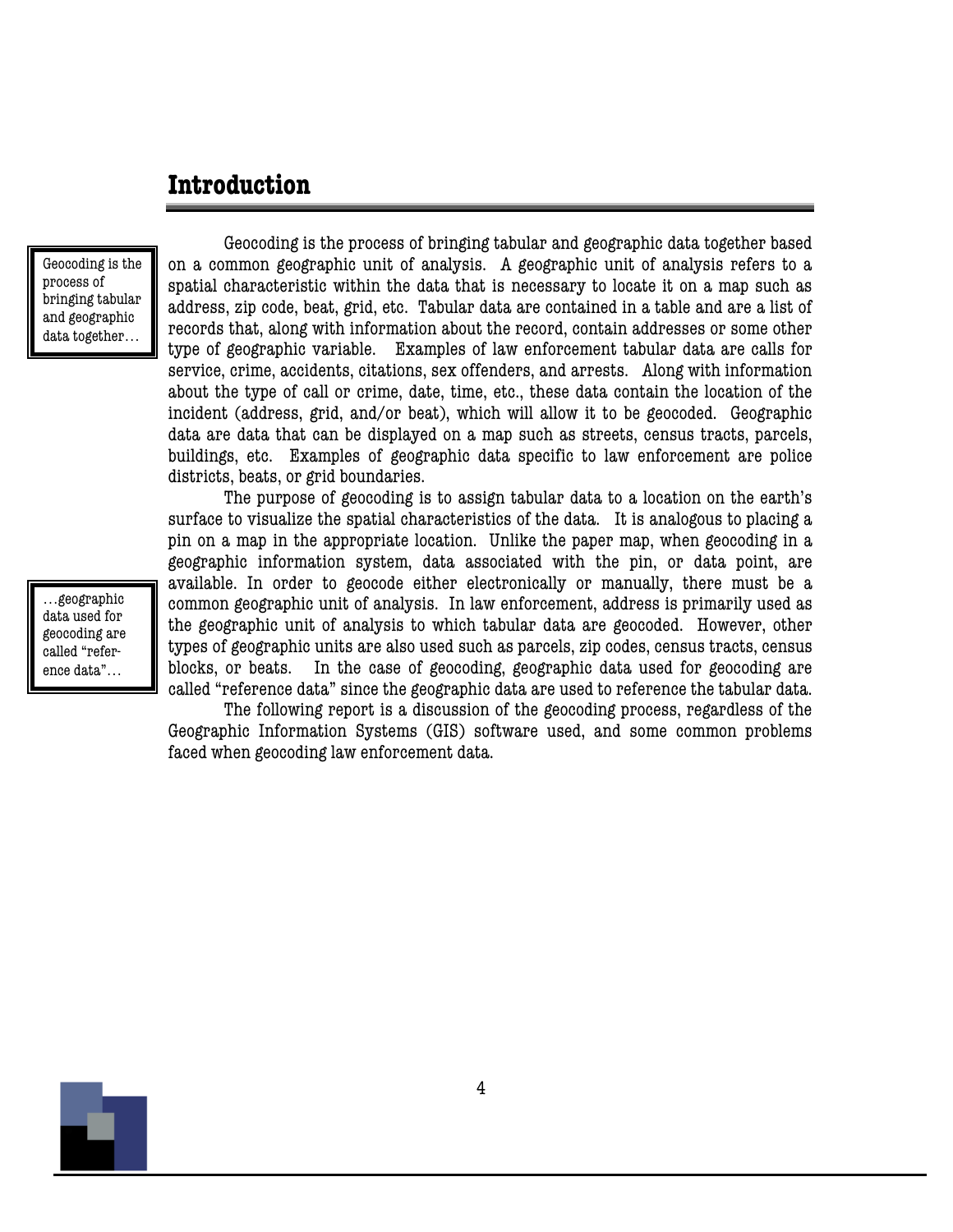#### **The Geocoding Process**

In general, there are five basic steps in the geocoding process. They are:

- 1. Prepare the geographic and tabular files for geocoding.
- 2. Specify the geocoding parameters.
- 3. Geocode.
- 4. Review results.
- 5. If necessary, respecify parameters and geocode again.

#### **Step One: Prepare the geographic and tabular files for geocoding**

The first step is preparing the tabular and geographic files, which is the most important and can be the most time consuming of the five steps.

Tabular data. Tabular data used in law enforcement primarily consist of calls for service, crime, arrests, and accident data. Other types of tabular law enforcement data can include field information, sex registrant information, intelligence information, etc. In the past, much of this information was not captured electronically. However, currently, many departments either already have in place or plan to acquire an automated computer aided dispatch (CAD) system and a record management system (RMS) which have the capacity to store digital information as well as standardized tables of addresses and location names. The most important aspects of these systems as they relate to geocoding are that they reduce the need for manual data entry and provide clear and consistent rules in order to ensure that data are reliable and valid. Because individuals are the data entry mechanism, there is still the possibility of human error and inconsistencies, which is why training should coincide with the technology.

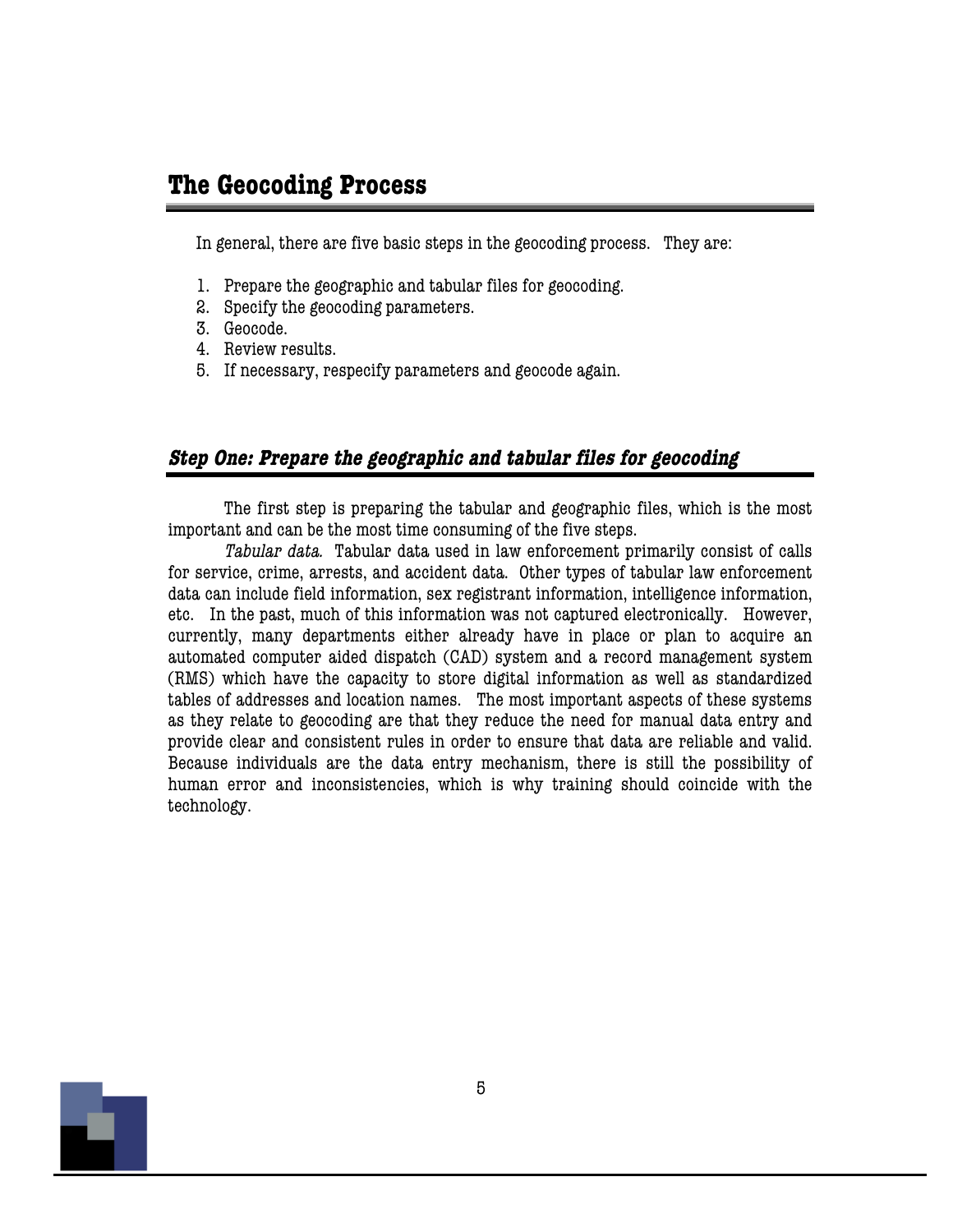Street files are often called centerline files in that they depict the center of the streets by line segments.

Geographic data. A variety of geographic data types may be used as a reference layer, though street files such as the Census Bureau's TIGER/Line ® files are the most commonly used. Street files are often called centerline files in that they depict the center of the streets by line segments. Details of curbs, alleys, cul de sacs, etc. are not depicted in centerline files. The following is an example of a street centerline file most commonly used.



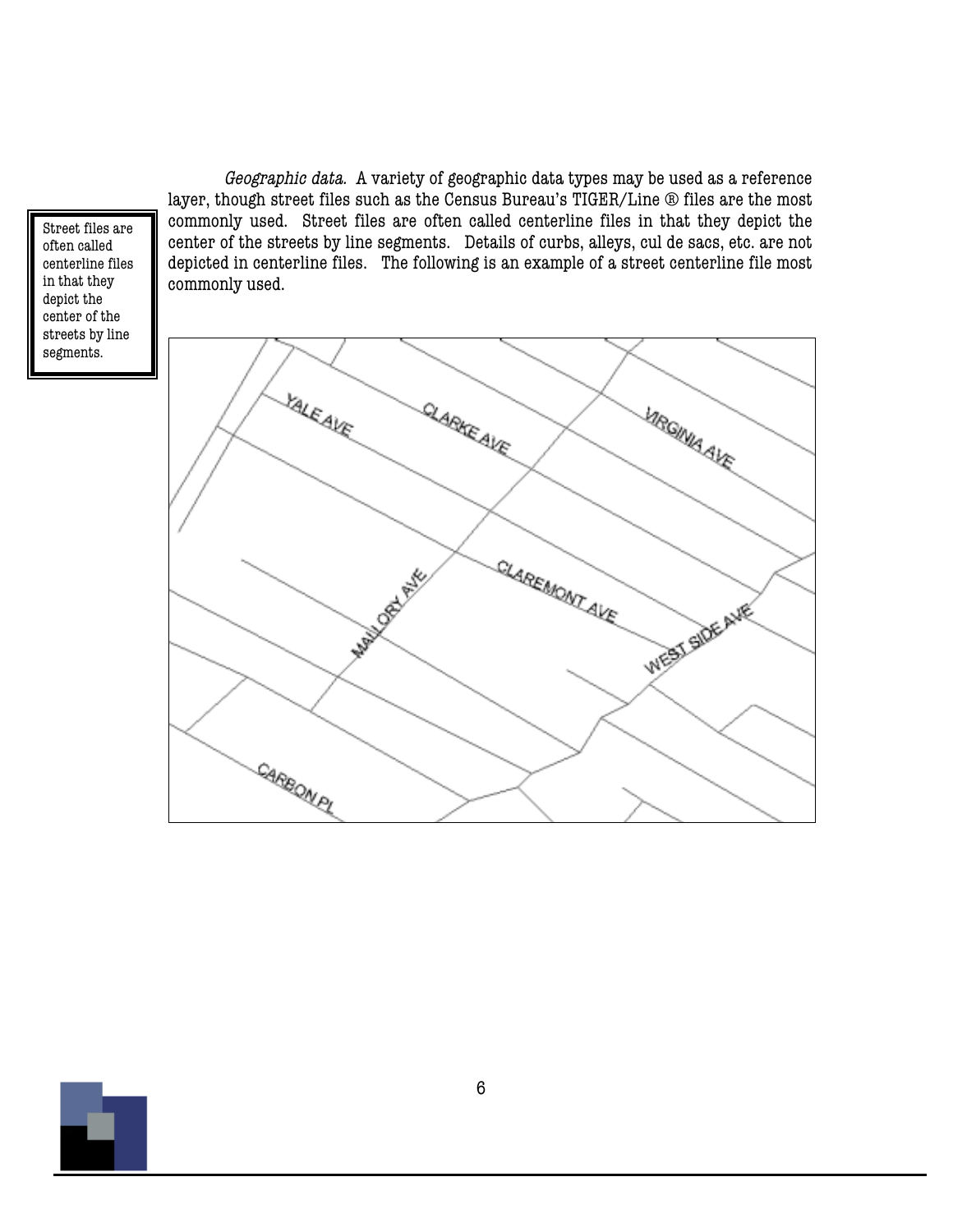…street files are geographic databases containing records that describe interconnected street segments.

In this context, street files are geographic databases containing records that describe interconnected street segments. More specifically, each street is broken down into sections with address ranges associated with them. These sections usually span between cross streets. The following darkened line is an example of a street segment. The table below is the accompanying table.



| Shaaf       | Framleht | Taleff | Frannach | Tariah |
|-------------|----------|--------|----------|--------|
| YORK ST     |          | 479    | 479      |        |
| YAI F AVF   |          |        |          |        |
| YALE AVE    |          |        |          |        |
| WRIGHT AVE  |          |        |          |        |
| WOODWARD ST | 283.     | 295    | 304      |        |

Street centerline databases generally have fields that describe the physical address along each street segment in the layer. Conventionally, addresses are recorded as 'from' and 'to' ranges for both the left and right sides of each street segment. In the above example, the centerline street segment of Yale Ave that is thicker than the others is represented by the address ranges of 83 to 173 on one side of the street and 84 to 174 on the other side, as highlighted in the table.

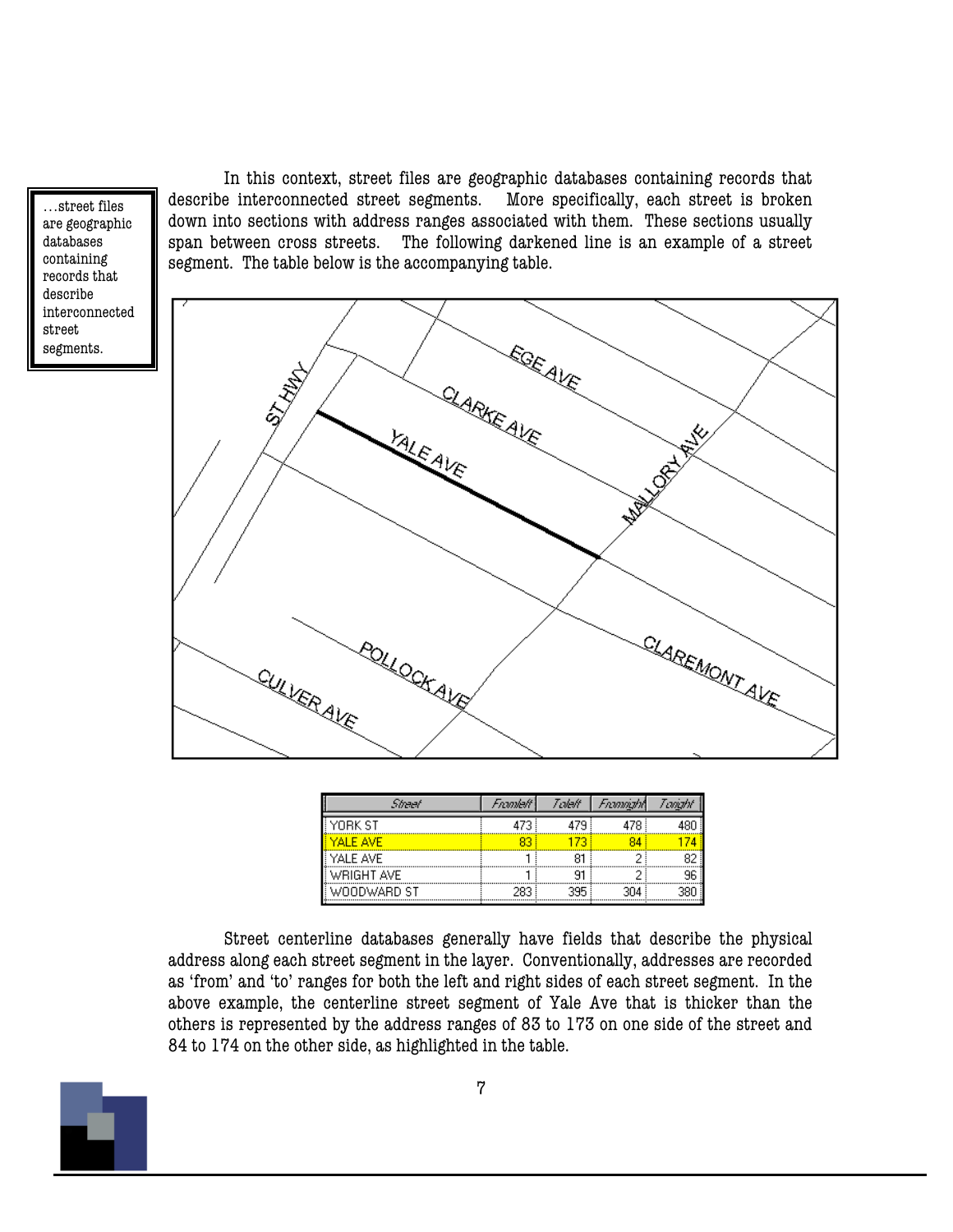In addition to address ranges, street segments can be depicted by several variables such as street name, type, prefix, and suffix. Street centerline databases vary in how the addresses are described. In the previous example, address is depicted with a variable called "street" along with the address ranges. The following are tables with highlighted examples of two additional ways in which addresses are found in a geographic database. The prefix and suffix fields are used to store information such as quadrant. The first table highlights a street segment with the prefix W for West Northern Ave. The second table highlights a street segment with the suffix NW for Chesterfield Place Northwest. Type refers to the type of roadway, e.g. street, road, lane, and drive. The highlighted examples in the following tables show Ave for Northern Avenue and Pl for Chesterfield Place.

| Shape    | L F add | L L add | R_L`add¶ | R L<br>अर्जी | <b>Prefix</b> | Name       | Туре   | Suffix |
|----------|---------|---------|----------|--------------|---------------|------------|--------|--------|
| PolyLine | 4901    | 5099    | 4900     | $5098$ i W   |               | Vista      | Ave    |        |
| PolyLine | 5051    | 5099    | 5050     | 5098 i W     |               | Kaler      | Cir    |        |
| PolyLine | 5947    | 5999    | 6000     | $6098$ i W   |               | Northern   | Ave    |        |
| PolyLine | 5401    | 5499    | 5400     | 5498 W       |               | Orangewood | i Ave  |        |
| PolyLine | 5301    | 5399    | 5300     | 5398 W       |               | Orangewood | i Avel |        |
| PolyLine | 7451    | 7301    | 7452 i   | 7300 i N     |               | 51st       | Ave    |        |
| PolyLine | 7499.   | 7453.   | 7498     | 7454 i N     |               | 51st       | Ave    |        |
| PolyLine | 7515    | 7501    | 7516     | 7500 i N     |               | 51st       | Ave    |        |
| PolyLine | 7605    | 7517    | 7604     | 7518 i N     |               | 51st       | Ave    |        |
| PolyLine | 7647    | 7607    | 7648     | 7606         | i N           | 51st       | Ave    |        |

| <b>Shape</b>    | L L add | ತರರ<br>f. | R F<br>add l | B.<br>f<br>add l | Prefix I | Name                | Туре    | Suffix |
|-----------------|---------|-----------|--------------|------------------|----------|---------------------|---------|--------|
| PolyLine        | 2799    | 2701      | 2798         | 2700             |          | Albemarle           | St      | ΝW     |
| PolyLine        | 3099.   | 2901      | 3098         | 2950.            |          | Audubon             | Ter     | NW.    |
| PolyLine        | 2699.   | 2601      | 2698         | 2600.            |          | Tilden              | РI      | NW.    |
| <b>PolyLine</b> | 2899 i  | 2801      | 2898         | 2800 \$          | ×        | <b>Chesterfield</b> | PI      | NW     |
| PolyLine        | 2899 i  | 2801      | 2898         | 2800 i           |          | Allendale           | РI      | NW.    |
| PolyLine        | 4201    | 4249      | 4200         | 4298             |          | Lenore              | Ln      | NW.    |
| PolyLine        | 4799.   | 4601      | 4798         | 4600             |          | Broad Branch        | Вd      | NW.    |
| PolyLine        | 4499.   | 4423.     | 4498         | 4400             |          | Broad Branch        | .<br>Rd | NW.    |
| PolyLine        | 4421    | 4401      | n            | n                |          | Broad Branch        | Вd      | NW.    |
| PolyLine        | 4599    | 4583      | 4598         | 4546             |          | Broad Branch        | Вd      | NW.    |

Because the Census Bureau's mission to count and profile the nation's people and institutions does not require very high levels of positional accuracy in its geographic products, its TIGER/Line ® files and centerline maps are designed to show only the relative position of geographic elements. Some level of correction is generally necessary when using these products.

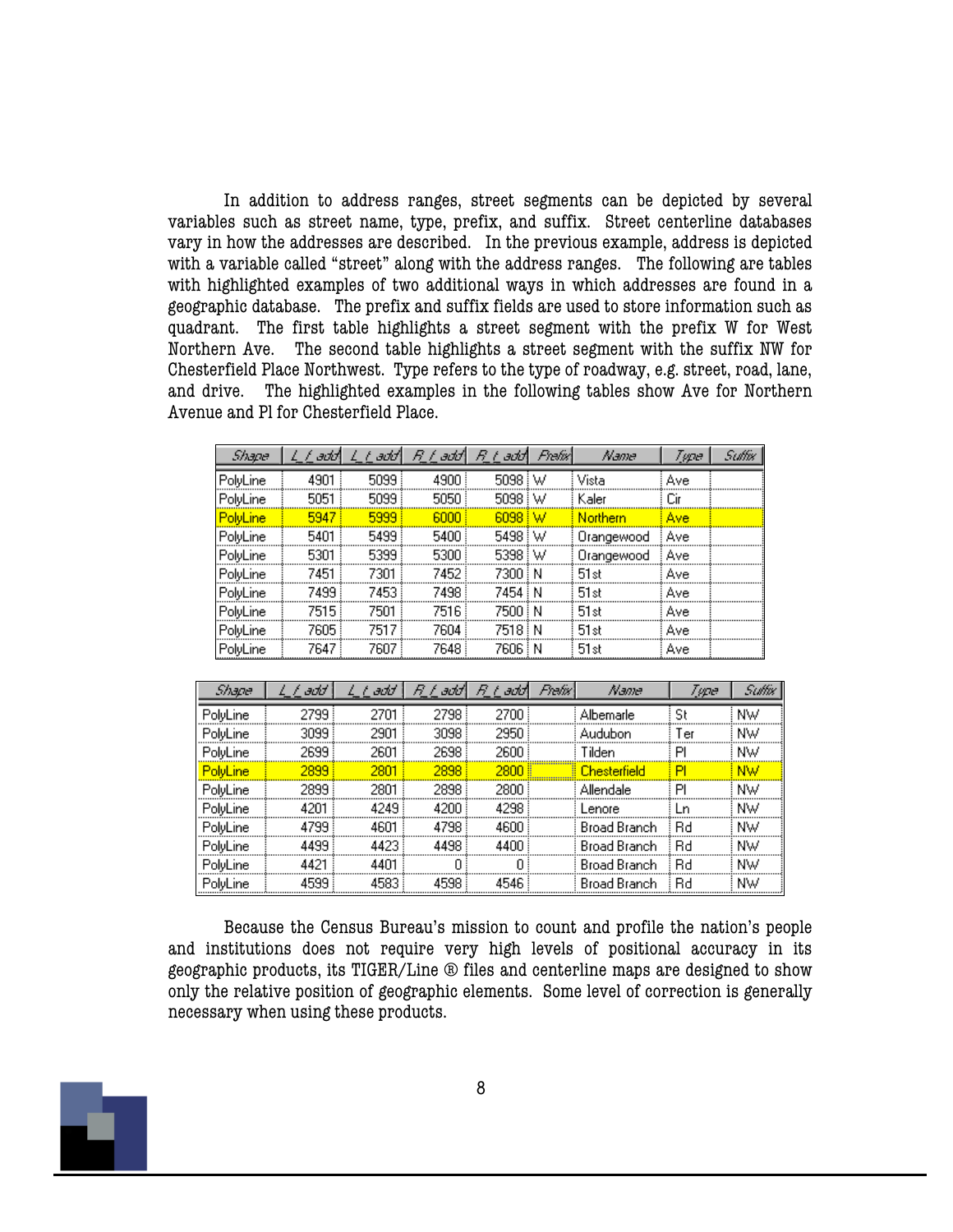A parcel file is a polygon layer used to keep track of lots, subdivisions, and ownership information primarily for planning and tax purposes.

As previously mentioned, another common layer used as a reference for geocoding is the parcel file. A parcel file is a polygon layer used to keep track of lots, subdivisions, and ownership information primarily for planning and tax purposes. The following is an example of how a parcel map looks in a GIS. Note that it is more specific than a centerline map in that alleys, cul de sacs, lot size, and street widths are discernable.



Actual street width

Parcel files provide a good base layer to examine relationships between land use, zoning, demographic data, and economic data as all of this information is contained in parcel files. Also, parcel reference layers can be very helpful in mapping law enforcement information because they can help to indicate the exact location of an incident, e.g. corner lot, and provide ownership information which may prove valuable, e.g. in the case of rental property.

While parcel files have the ability to be highly accurate, like street files, this accuracy is largely dependent on how often and how well they are maintained. Because of the nature of real estate and other planning mechanisms, keeping parcel files updated and accurate can be a full-time job for several technicians depending on the area.

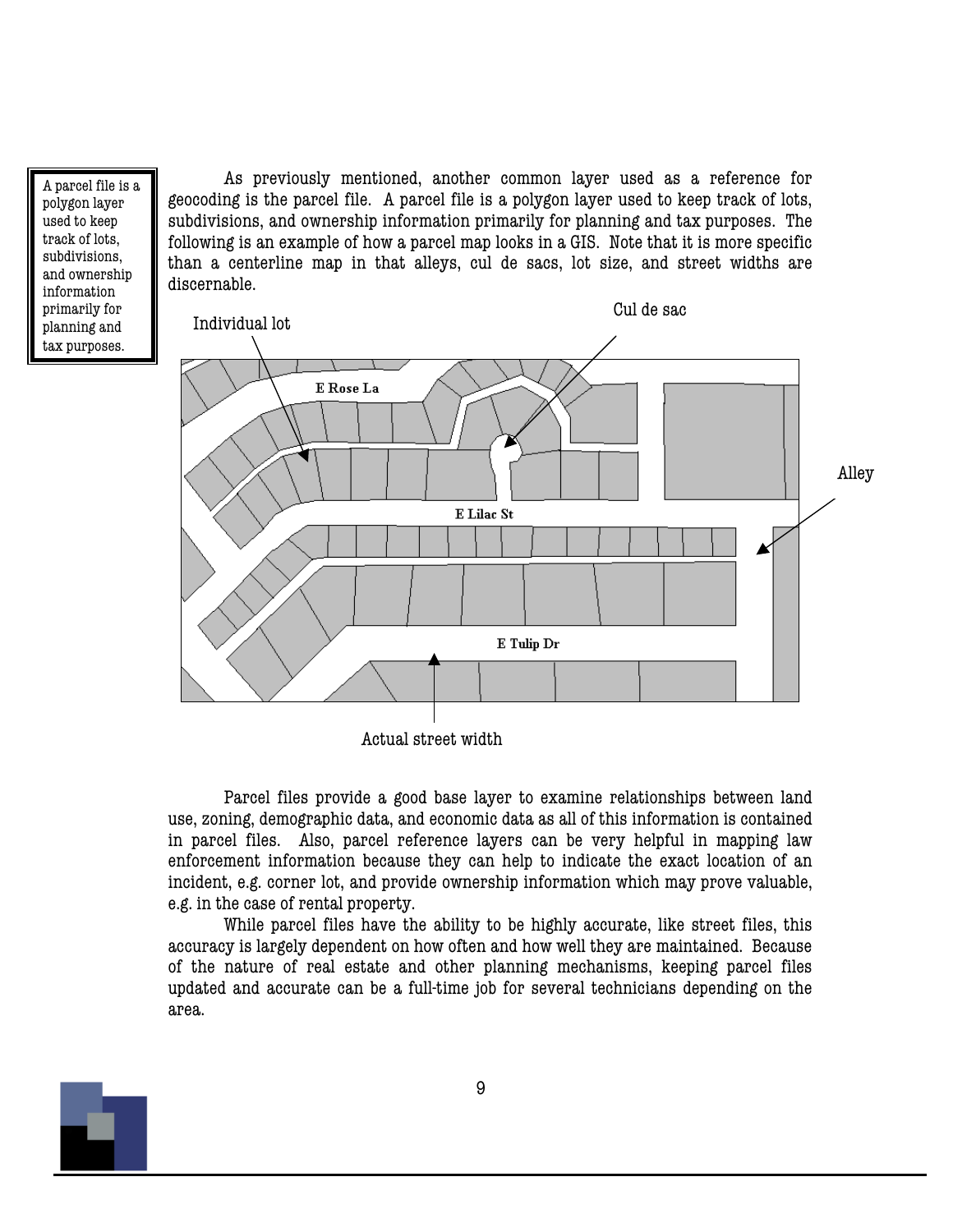For any crime mapping application to be effective, basic reporting procedures need to be uniform and consistent.

Successful geocoding depends not only on the quality of the geographic reference layer, but also the tabular data to be mapped. For any crime mapping application to be effective, basic reporting procedures need to be uniform and consistent. While most high-end geocoding software packages incorporate complicated algorithms making them somewhat forgiving, a well established reporting procedure is often the best way to ensure a high rate of accuracy.

#### **Step Two: Specify geocoding parameters**

Step two consists of specifying the parameters of both the reference data and the tabular data to determine how the geographic units from each source will be matched successfully.

Selection of which reference layer would be most effectively used for geocoding must consider the needs of the individual end user. Considerations of accuracy, cost of product, maintenance costs, utility, current reporting procedures, and compatibility with other existing reference layers must be dealt with on a case-by-case basis. In the case of law enforcement, most information is geocoded to the street reference layer. However, sometimes it is necessary to be more specific, in which case a parcel reference layer may be used. For example, one might use the street centerline file to pin map residential burglaries in an entire city since the exact location of the burglary would not be as important as getting a general idea of where the incidents are occurring throughout the city. On the other hand, one might use a parcel file to pin map residential burglaries in a one or two block area to determine exactly which houses were targeted and whether they were along alleys, wooded areas, on the end of the block, etc.

Parameters set to determine how tabular and geographic data are matched are set within the GIS software…

Parameters set to determine how tabular and geographic data are matched are set within the GIS software and may include spelling sensitivity of the match, address style, e.g., whether to match on address only or address and zip code, or whether to accept partial match scores. A match score denotes the number of address records from the tabular file that were located in the reference layer. Another parameter is offset distance, which is placing a data point a predetermined distance away from the original geocoded location. This may be done to place points on one side of the street segment or another to make the map more readable and/or realistic.

These parameters are choices within the GIS software that will affect the geocode match rate. These preferences should be set and modified only after an examination of the tabular data. One should be completely familiar with the data in order to set these preferences. For example, if the spelling sensitivity parameter is lowered in a city that has two streets named Mill and Miller, inaccurate geocoding may result.

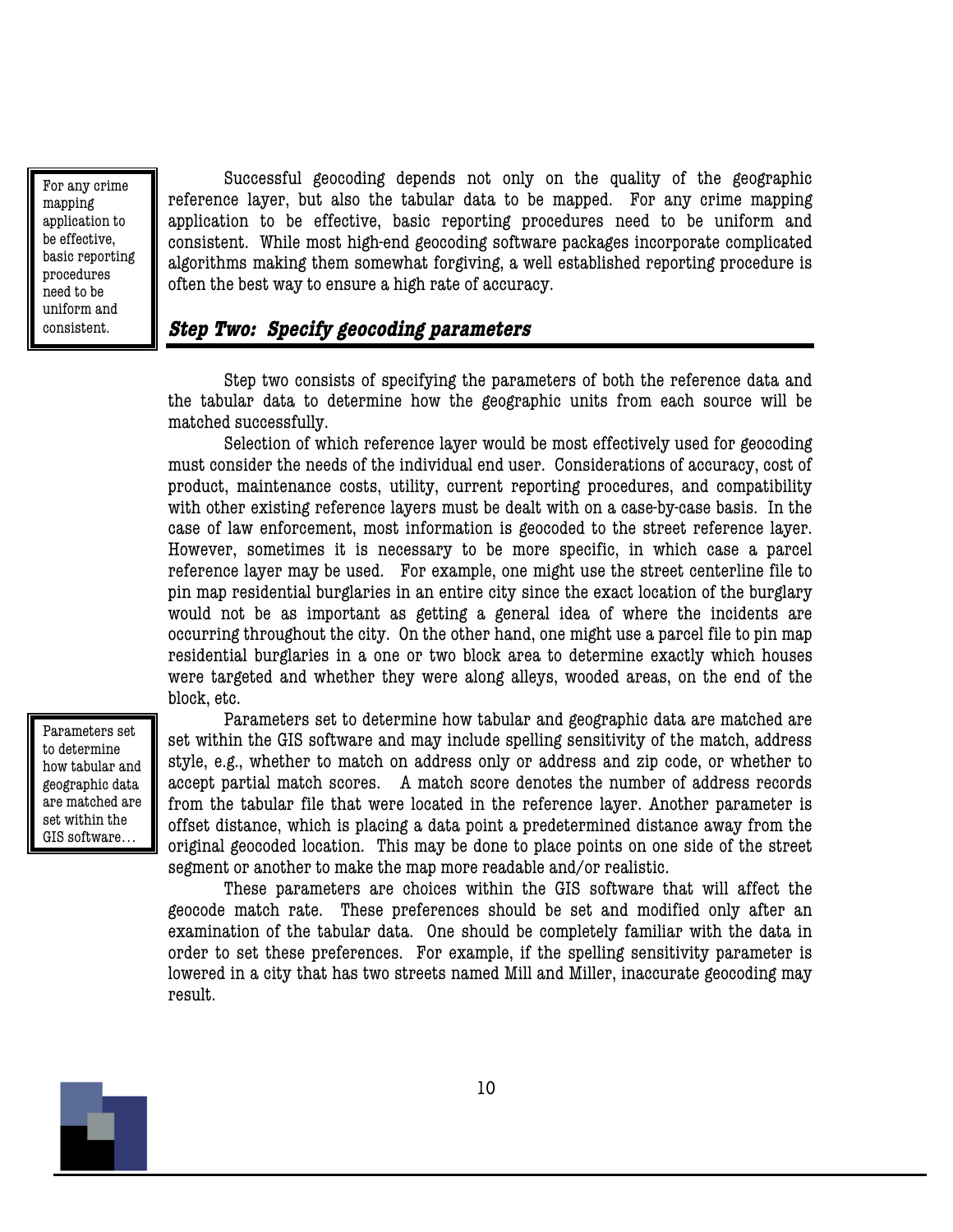#### **Step Three: Geocode**

The common approach [in geocoding] is to place the address point along the street within the range of the street number.

Once the parameters are set, geocoding is just a push of a button that starts the GIS software application's geocoding process. Often, software packages use a fairly simple method to accomplish the actual placement of the tabular data in relation to the reference layer. The common approach is to place the address point along the street within the range of the street number. For example, this first table highlights one call for service at the address "292 Princeton Ave."

|       |       | 51r name.                    | 51r apr  | Date   | District | Grid  | Call cod |  |
|-------|-------|------------------------------|----------|--------|----------|-------|----------|--|
| Point |       | 292 PRINCETON AVE            |          | 960622 |          | 112   | -61300   |  |
| Point | 21002 | ∄ 24 VIRGINIA AVE            | . F-BSMT | 960813 | S        | 1620  | 61300    |  |
| Point |       | ≸ 133 MARTIN LUTHER KING DRI |          | 960801 |          | I 603 | -61300   |  |
| Point | 25002 | ∄ 227 MARTIN LUTHER KING DRI |          | 960604 |          | 1625  | G1300    |  |

The following table depicts the data for the street reference layer and highlighted is the street segment in which "292 Princeton Ave" falls.

| Shape    | Street                 | Frankelt | Taleff | Frammath | ww |
|----------|------------------------|----------|--------|----------|----|
| oluLine. | <b>E PRINCETON AVE</b> |          |        |          |    |
| PolyLine | E 53RD ST              | 33       | 65     | 34.      |    |
| PolyLine | ADLER ST               |          |        |          |    |
| PolyLine | ALBERT PL              |          |        |          |    |
| PolyLine | ARLINGTON AVE          |          |        |          |    |
| PoluLine | ARLINGTON AVE          |          |        |          |    |

When an incident is geocoded, the point is placed relative to a proportioned length derived from the ratio of the difference between the maximum and minimum address values and the physical length of the line segment.

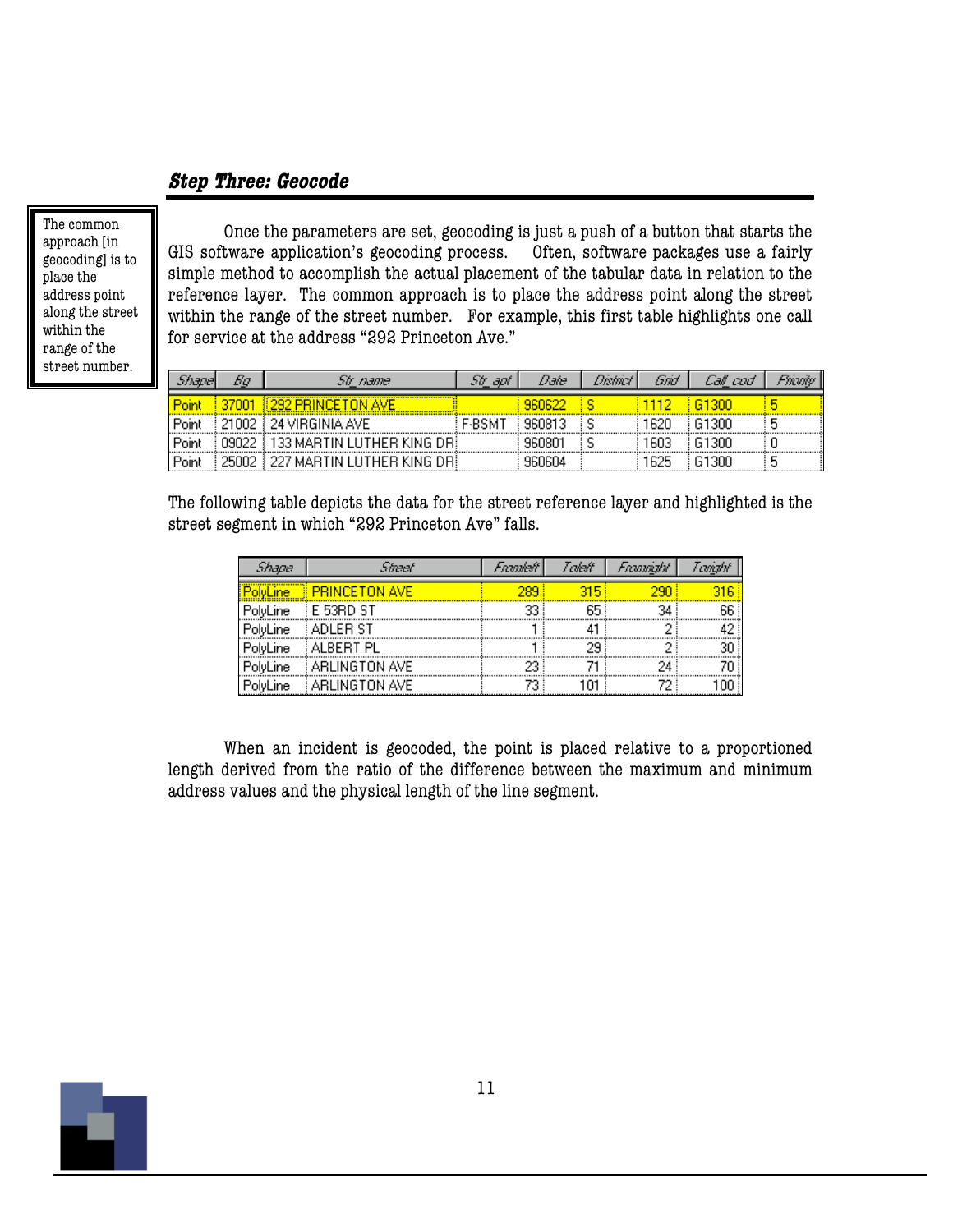For example, a segment may represent a street that is 100 yards long with an address range of 101 to 151 for the left side. An address of 125 would be placed approximately halfway down the line on the left side. Although this method usually misses exact real world coordinates, it is often sufficient given the detail of the street file and necessary resolution of the final map. In this example, "292 Princeton Ave" is located near the beginning of the street segment.



…geocoding by street centerline may not be adequate to depict the exact location of an incident.

As noted earlier, geocoding by street centerline may not be adequate to depict the exact location of an incident. In the case of mapping a few blocks of residential burglaries, one may want to geocode by parcel address. In some cases, such as recording traffic citations along routes that may not have readily discernable addresses, intersection address data can be recorded for later geocoding using street files. Intersection geocoding is often accurate to a higher resolution than street geocoding since there is no mathematical algorithm to define the physical location of the point generated; instead the point is placed at the center of the intersection of the appropriate line segments. However, even using intersection data to geocode is not completely accurate since, in reality, most incidents occurring at an intersection address do not occur exactly in the middle of where the two streets intersect.

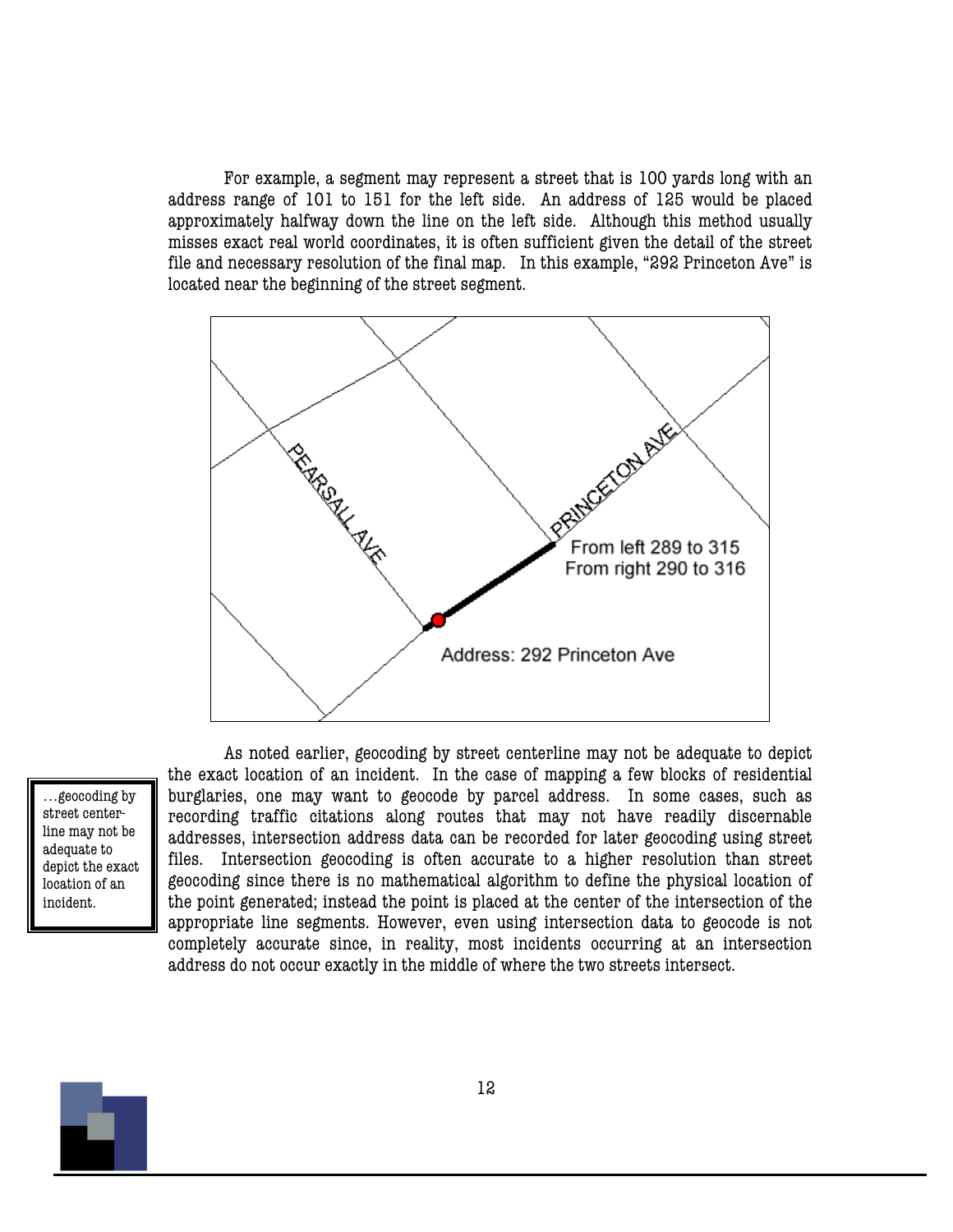A similar geocoding strategy uses polygons as opposed to previously discussed street centerline files. This method is the same as geocoding specific address data in that a value from the tabular data must match that of a geographic reference layer. For example, calls for service data often have a grid, beat, or district field in addition to an address field. In this case, the incident data has a Census block number field.

| <i>inane</i> | Sir_name           | 51r apr | Call cod | Franty | Census Block Number |
|--------------|--------------------|---------|----------|--------|---------------------|
| Point        | 237 MONTICELLO AVE |         | 613      |        | 340170006001        |
| Point        | 95 STEGMAN ST      |         | G1300    |        | 340170089000 i      |
| Point        | 51 MERRITT ST      | APT2C&E | G1320    |        | 340170056002        |
| Point        | 576 COMMUNIPAW AVE |         | G1300    |        | 340170046002        |
| Point        | 253 STEGMAN ST     |         | G1300    |        |                     |

When geocoding polygons, the grid, beat, or district value is geocoded to the center of the polygon that represents the grid, beat, or district layer. In this example, the Census block group layer matches that from the incident data.

| Shane   | дляа | Census Block Group    | Pap1990 | Fua1999 |
|---------|------|-----------------------|---------|---------|
| Polygon |      | 0.12219 34017000600   |         |         |
| Polygon |      | 1.38054   34017000901 |         |         |
| Polygon |      | 0.17121 34017000100   | 5396.   |         |
| Polygon |      | 0.10119 34017000200   | 4715    |         |
| Polygon |      | 0.11900   34017000300 |         |         |
|         |      | 17429   34017000400   |         |         |

 $\lambda$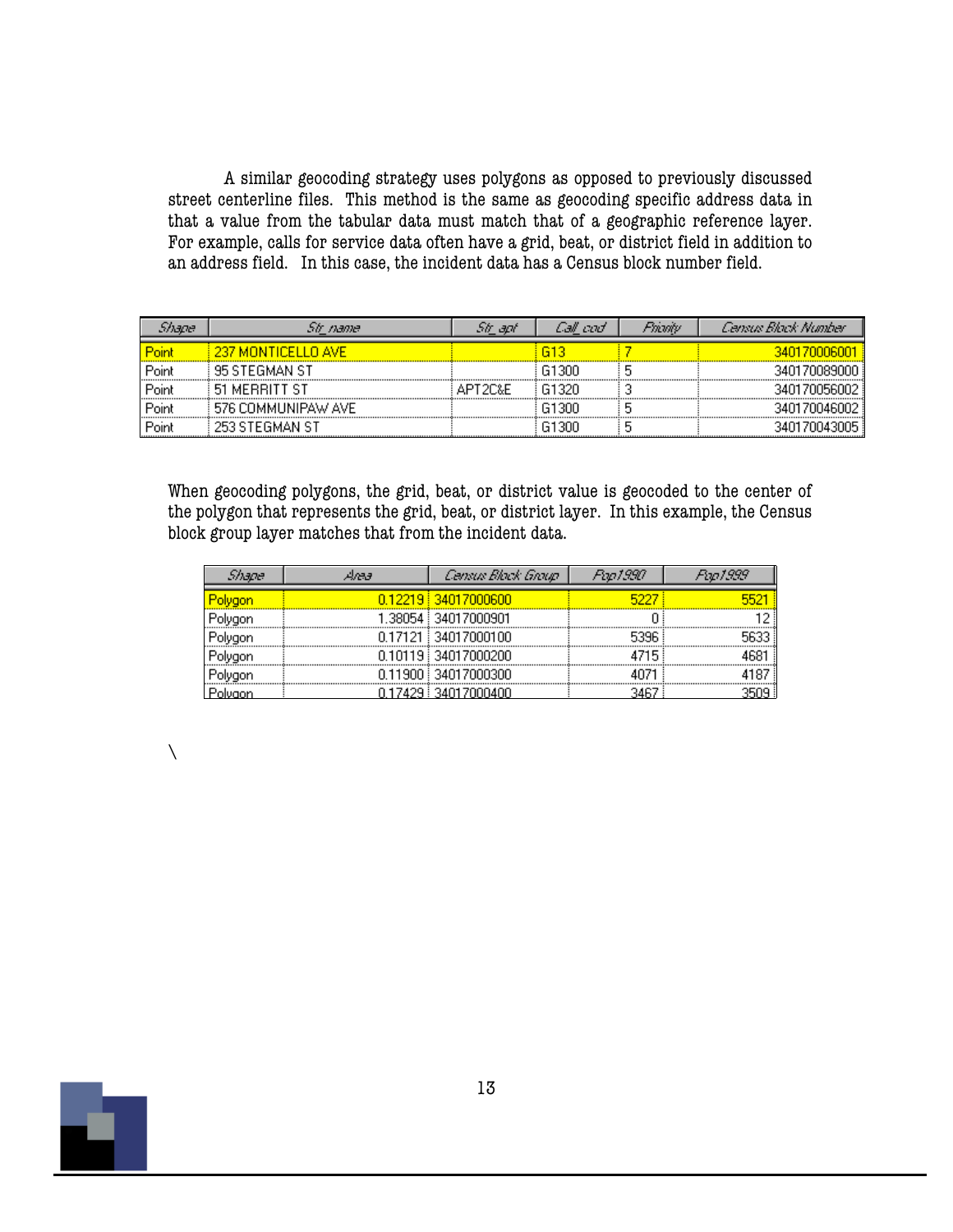Once the incident is geocoded, the point is placed in the exact middle of the polygon, as are all the points geocoded to that polygon.



…many people geocode by address first and aggregate the data by polygon after the fact to avoid losing address data.

This type of geocoding is often used to create graduated color thematic maps by aggregating the data by polygon since data geocoded by polygon no longer can be located by address. However, many people geocode by address first and aggregate the data by polygon after the fact to avoid losing address data. Other types of geographic polygon data that can be used as reference layers for geocoding are zip codes, census blocks, census tracts, county, state, and country. Geocoding data at the polygon level is particularly useful when a dataset is very large or when address information is not as reliable as the grid, beat, etc. information.

#### **Step Four: Review results**

Step four, reviewing results, is a matter of determining whether the geocoding process was successful and how successful it was. Most GIS software will have geocoding outcome statistics that indicate how many of the cases were successfully geocoded, how many are a partial match, and how many were not geocoded at all. Obviously, the ideal successful geocoding rate is 100%. Depending on the number of cases and the purpose of the analysis, a rate of 95% can also be acceptable. The important factor in accepting a geocoding rate less than 100% is understanding why some of the incidents are not geocoded. In some cases, missing data or data outside

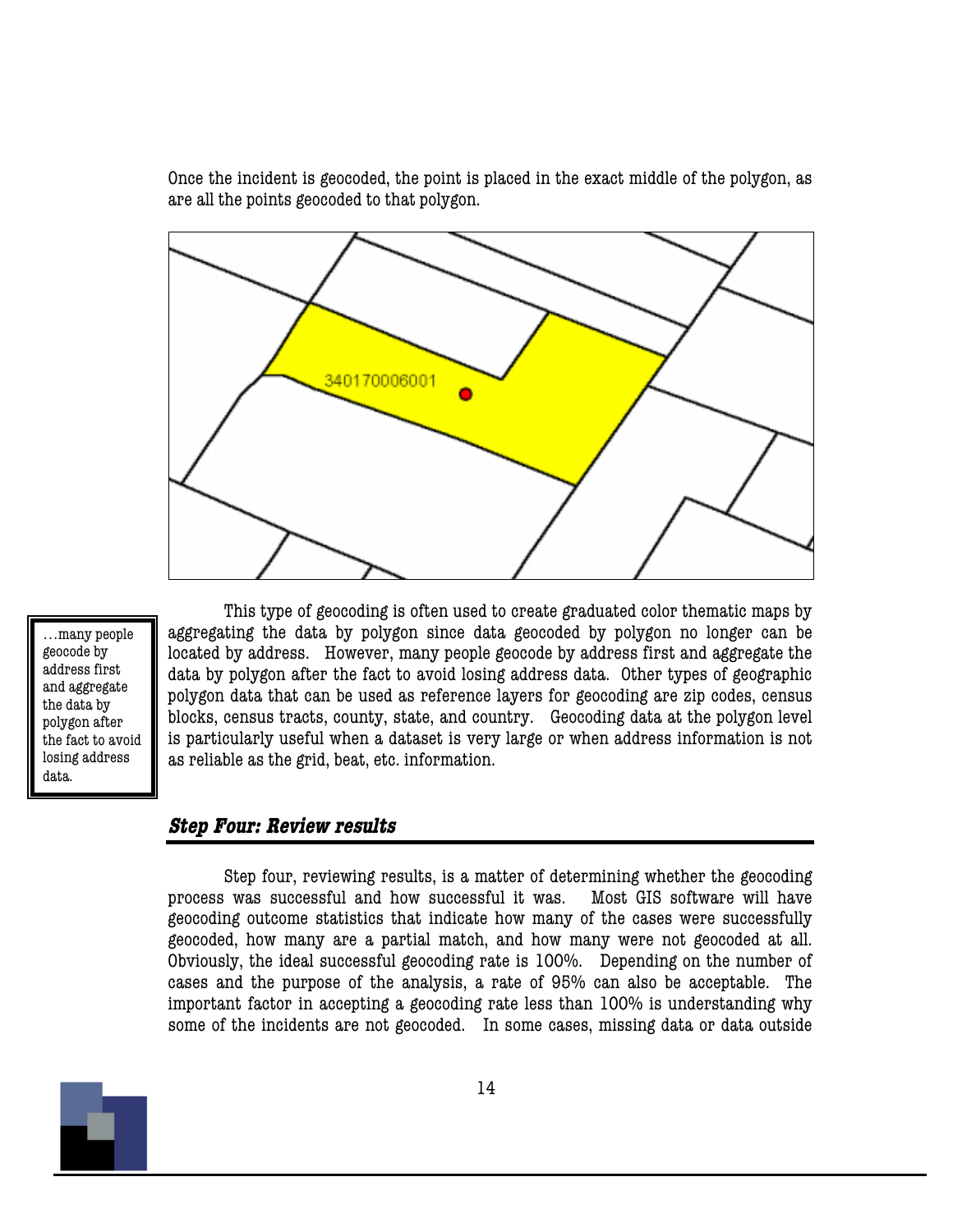the mappable jurisdiction make up the incidents that are not geocoded. However, many times, there are other reasons that can and should be corrected.

The quality of these [geographic] layers will depend both on those maintaining the layers and growth rate of the jurisdiction.

In the case of a street centerline layer, geocoding problems are generally manifested in the form of missing or incorrect address ranges or missing street segments. Street layers often lack address ranges for streets because of recent construction of new roads or errors in the original creation process of the reference layer. The quality of these layers will depend both on those maintaining the layers and the growth rate of the jurisdiction. For example, in a small town that has not added new streets in fifty years, the street reference layer would be easy to maintain, not only because nothing is being added but also because the town has relatively few streets to maintain. On the other hand, in a large city that is growing rapidly, the street layer would be much more difficult to maintain.

Because street files are generally manually updated, they are also prone to data entry errors. The combination of these problems can be difficult to solve. Many agencies produce and maintain their own street centerline files or rely on their city or town's engineering department to maintain them, and others have opted to purchase street centerline files that have been corrected and are bundled with contracts for regular updates. However, for layers particular to the police department, such as police district boundaries or beat boundaries, most likely someone at the police department will be tasked to maintain these. Fortunately, these layers are typically composed of many less geographic components than a street reference file. In any case, interagency cooperation can prove invaluable as a means for resolving geocoding problems.

Even if the geographic reference layers are complete, there may still be problems with the tabular data used by law enforcement agencies, which stem primarily from having incorrect information or inaccurate data entry. Address errors in calls for service, crime, or accident data are often the source of much of the woes of geocoding in law enforcement and can be categorized into five common types: incorrect street numbers, street name errors, direction errors, incorrect intersections (in the case of intersection geocoding), and discrepancy errors.

• Street number errors can be the result of entry mistakes and are frequently identified as range errors; the address identified is either less than or greater than the address range of the corresponding records in the source file.

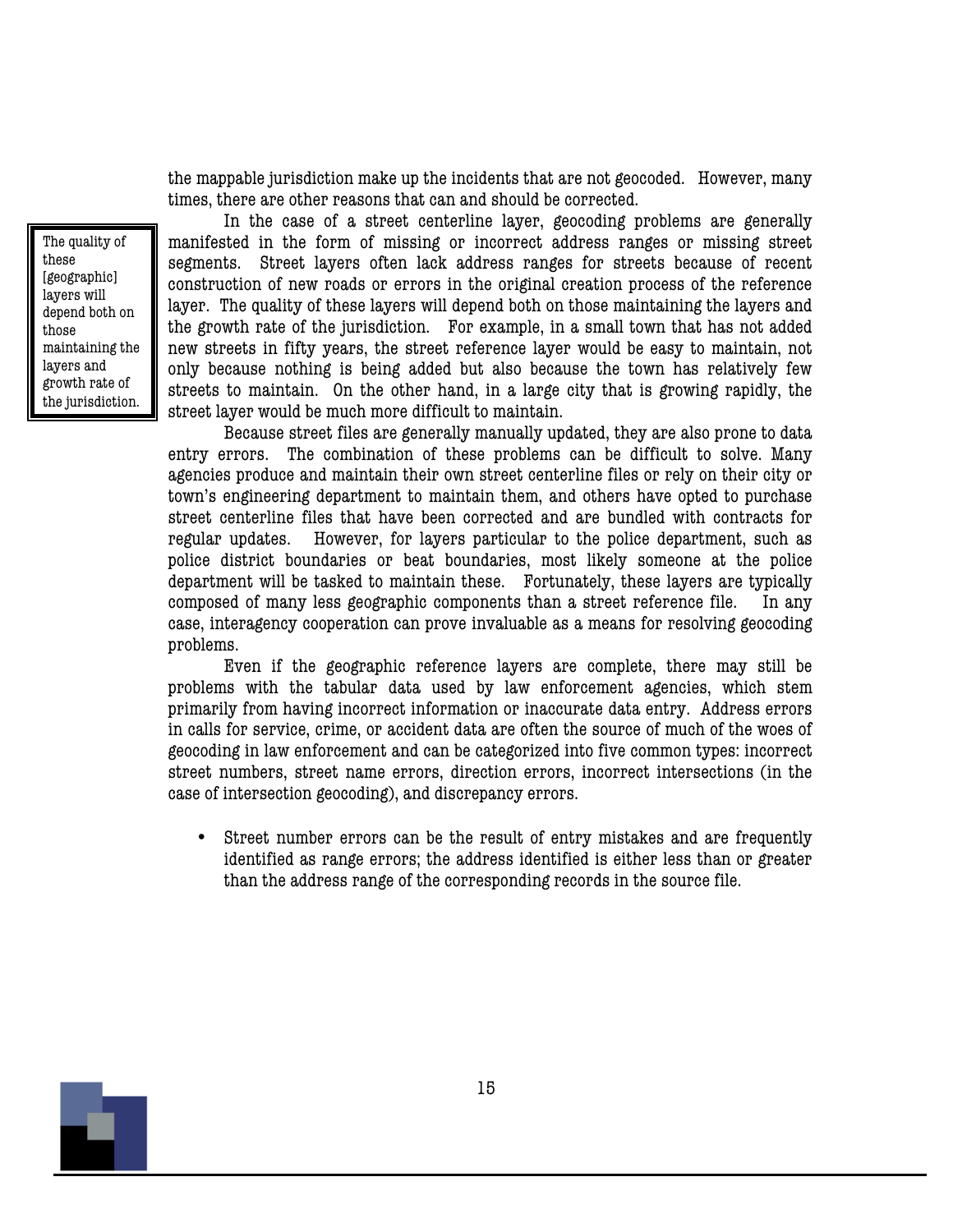- Street name errors can occur for a variety of reasons and are a result of the address record not matching the street name in the source database. These errors are among the most common, with reasons including misspellings, abbreviations, inconsistent street types, or lack of compliance with city addressing standards.
- Direction errors occur when the direction code of the address record does not match the direction code in the source database, either because they are incorrect or missing.
- Unmatched intersections can result from inaccurate intersection addresses or incorrect format. For instance, the intersection of Baltimore and Eutaw is referred to as "Baltimore & Eutaw" and will not be recognized by many GIS software packages if entered as "Baltimore/Eutaw" or "Eutaw & Baltimore."
- Other errors can occur because there is a discrepancy between the common name of a location and the official address. For example, a police agency may have in its computer aided dispatch system a street called "Route 123," but the official name in the street centerline file may be "US HWY 123;" thus, they will not match.

#### **Step Five: If necessary, respecify parameters and geocode again.**

Step five is only necessary when there is not a 100% geocoding rate, which seems to happen most of the time. Once the data have been geocoded and problems have been determined by the geocoding process, there are a few solutions. Some may choose to take care of the problems by changing the preferences, e.g. lowering the spelling sensitivity. However, as noted earlier, this should be done cautiously and with full knowledge of the tabular and geographic datasets, as changing preferences such as spelling sensitivity can lead to incorrect address locations.

Another solution is developing alias tables, which allow for multiple names for a single entity. For example, a location such as a park or a mall may be referred to in a computer aided dispatch system as "Central Park" or "Centertown Mall" instead of by address to make them easy for dispatchers to enter. An alias table would replace the common name with the appropriate address in the GIS system so it can be located on the map. However, even though alias tables are helpful, it is still recommended that data be cleaned at the source to reduce confusion and facilitate consistency in data. Data are not only used for mapping purposes, so cleaning the data in the GIS would not solve data integrity issues when the data are used elsewhere.